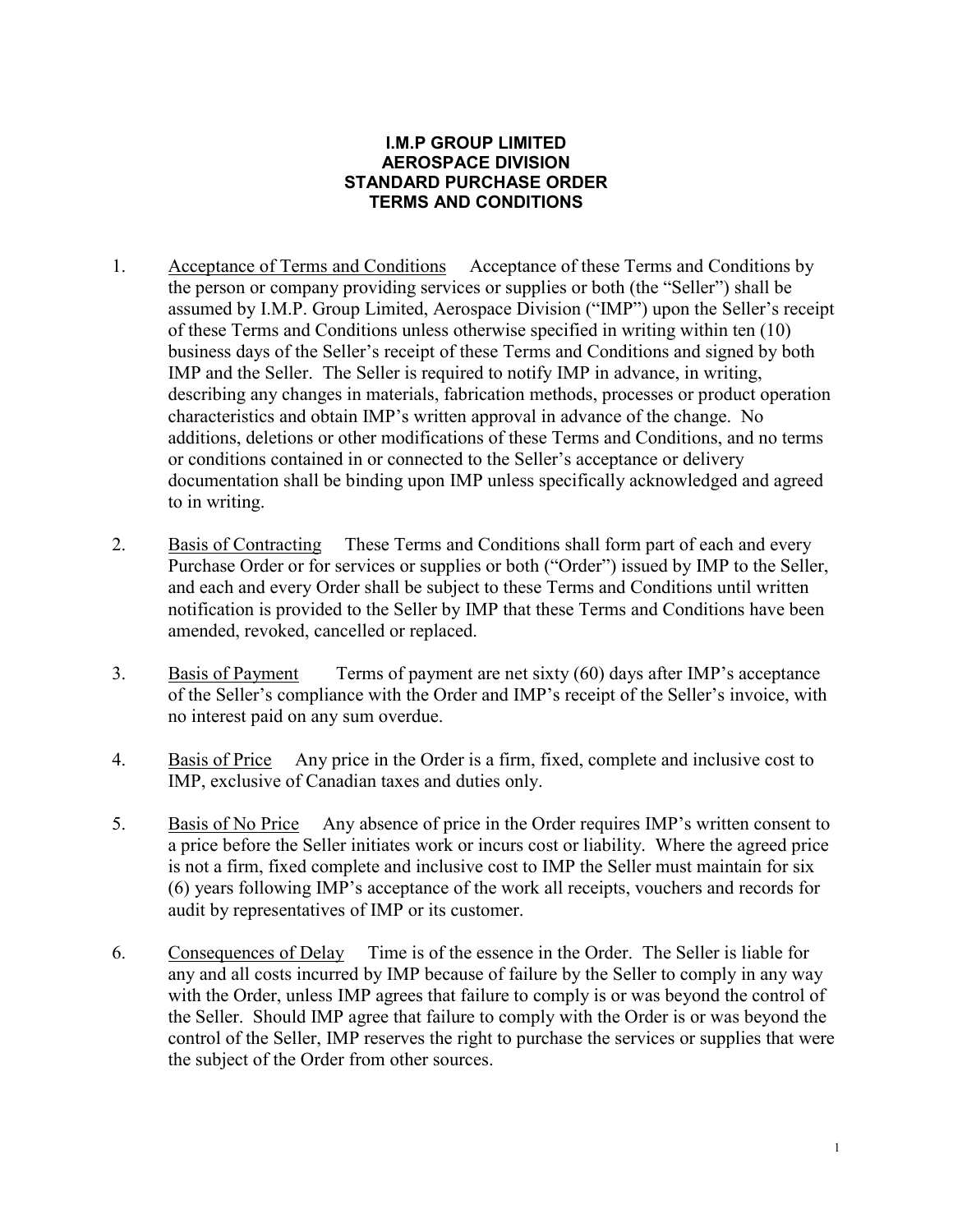- 7. Airworthiness Certification Unless otherwise specified in writing, all items supplied on this Order must be in airworthiness condition and eligible for installation on aircraft certified in the United States and the United Kingdom. All documentation pertaining to the origin, testing, inspection, etc., of this Order must remain at the Seller's facility for no less than ten (10) years. These documents can be requested at any time by IMP. The material supplied shall conform to the latest issue of the applicable drawing, specification and/or part number that is in effect on the date of the contract.
- 8. Order Documentation Our Order number MUST be shown on ALL documents and packages: ALL DOCUMENTS MUST BE IN a sealed envelope attached to the OUTSIDE of the shipment package.
- 9. Other Documentation Parts Unless otherwise specified in writing, all parts supplied must be in factory new or new condition with full traceability to one of the following:
	- a. A Certificate of Conformance from the Original Equipment Manufacturer (OEM) for the aircraft type.
	- b. A Certificate of Conformance from the OEM for the prime part number item being supplied.
	- c. A Certificate of Conformance from an OEM authorized distributor.
	- d. A Certificate of Conformance from an organization that has a licensing agreement, including manufacturing rights from an OEM for the prime part number item being supplied.
	- e. An Airworthiness Release Tag from a manufacturing organization including the prime supplier and any sub-tier supplier approved by the Federal Aviation Administration **(**FAA), Transport Canada, or the European Aviation Agency e.g. FAA Form 8130-3, Authorized Release Certificate TCCA Form 24-0078 or TCCA Form 1, EASA Form 1, for each aeronautical part supplied.
	- f. A Manufacturer's Certificate of Conformance for Standard Parts including common hardware, raw material, etc. not necessarily designed for aviation use but produced to industry or government specifications without proprietary limitations e.g. Society of Automotive Engineers (SAE), National Aerospace Standard (NAS), Army-Navy Aeronautical Standard (AN), Military Standard (MS). The source and product must be registered on a current approved Qualified Products List (QPL) for paints, adhesives and sealants manufactured to a mil-spec containing a QPL.
	- g. A packing slip for Commercial Parts. The label, packaging or accompanying documentation must identify the manufacturer and the lot or batch number if applicable.
	- h. Other. If none of the above is available please indicate what can be provided in writing.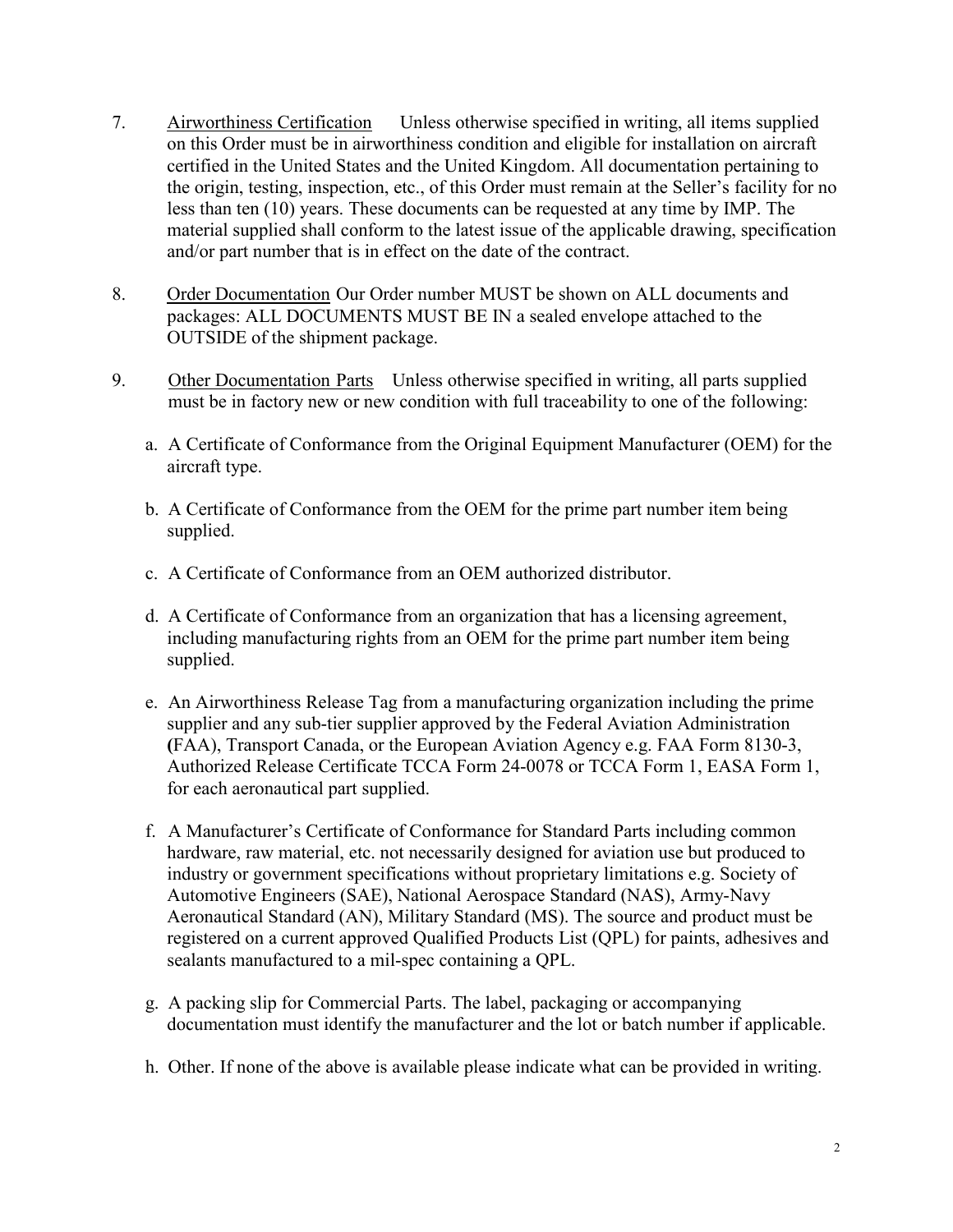- 10. Packaging and Labelling The following Packaging and Labelling requirements are MANDATORY:
	- a. Packages containing materials having limited shelf life are to be marked with the Production Lot Number. Failure to comply will result in rejection and return at the Seller's expense.
	- b. Items with a shelf life must have a minimum of 75% shelf life remaining upon receipt at IMP unless otherwise specified in writing. Exception being the procurement of polyurethane paints and primers which must have a minimum of 10 months shelf life upon delivery, and all kits must be of the same batch number (this will apply to Military Specification MIL-PRF-23377: Primer Coatings, High Solids, Type I, Class C; and, Military Specification MIL-PRF-85285: Coating: Polyurethane, Aircraft and Support Equipment).
	- c. Any and all Electrostatic-Sensitive Device (ESD) sensitive devices ordered herein are to be shipped in ESD protective packaging & labelled accordingly. Failure to comply will result in rejection and return at the Seller's expense.
	- d. All parts (fabricated/reworked/treated) must be coated with MIL-PRF-16173, Class I or II, Grade 2 corrosion preventive compound as required, and wrapped in plastic before packaging for shipment.
	- e. Imports to Canada from the United States of products which contain or were manufactured using class 1 or 2 ozone depleting substances must carry a warning label which conspicuously states "This product contains (name of substance), a substance which harms the environment by depleting ozone in the upper atmosphere." The United States Environment Protection Agency can be contacted for additional information.
	- f. Workplace Hazardous Material Information System (WHMIS) labels and Material Safety Data Sheets (MSDS) must be supplied with all hazardous materials.
- 11. Substitution of items/Part Numbers Substitution of part numbers ordered is prohibited unless IMP provides written approval, including an amended Order for the part number to be supplied.
- 12. Product/Process Change Seller shall notify IMP prior to shipment of any changes in product and/or process and where required, obtain approval.
- 13. Order & Contract Requirements Sellers are responsible to flow down all requirements of the Order and any specific contract requirements to sub-tier vendors.
- 14. Non-Conforming Product Seller shall notify IMP of any non-conformance affecting product or process; and obtain disposal approval for non-conforming product.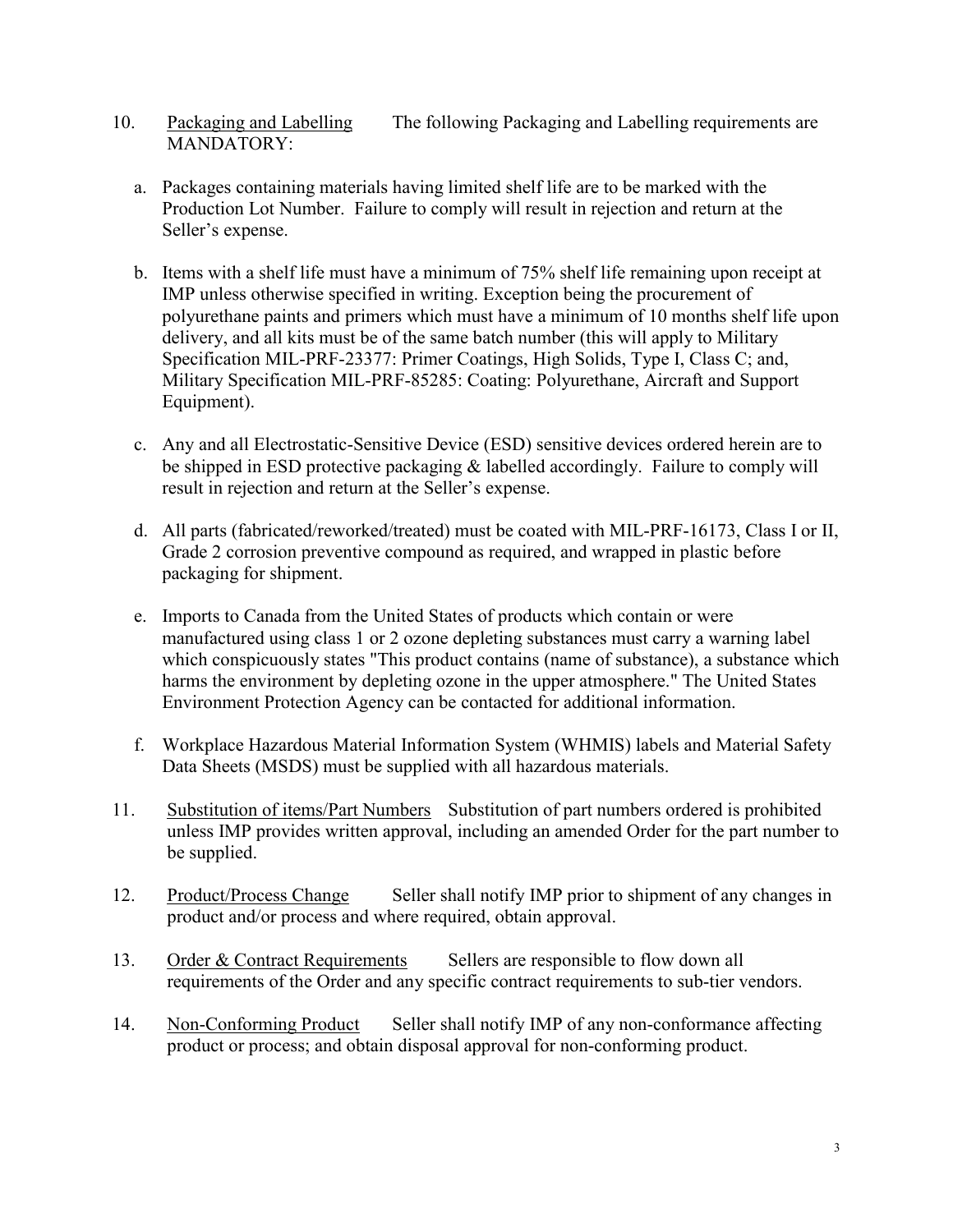- 15. Counterfeit Work Parts The following stated requirements are applicable to all work consisting of parts delivered to the lowest level of identifiable items:
	- a. Sellers/Subcontractors shall ensure counterfeit work/parts are not delivered to IMP;
	- b. Sellers/Subcontractors shall flow these requirements to lower-tier subcontracts;
	- c. Sellers/Subcontractors shall notify IMP immediately upon awareness or suspicion of counterfeit work/parts, with all pertinent facts and details;
	- d. Sellers/Subcontractors are responsible to rectify any counterfeit work/parts delivered under this Order at their expense and ensure replacement work conforms to requirements;
	- e. These requirements are in addition to any quality provisions, specifications, statement of work or other provision included in the contract addressing authenticity of work/parts;
	- f. Sellers and sub-tier vendors who buy and sell parts shall implement a Counterfeit Parts Control Program, defined as a plan or process that mitigates risk, provides for control and disposition of suspect and/or counterfeit parts, In Accordance With (IAW) SAE AS5553.
- 16. Inspection Supplies and Services in the Order are subject to inspection and acceptance or rejection, in whole or in part, at any time and place, at the discretion of IMP, by representatives of IMP or by representatives of government or commercial customers of IMP.
- 17. Warranty Unless otherwise agreed in writing or implied by law, the Seller shall replace, at its own expense, any article which at any time within twelve (12) months from acceptance by IMP becomes defective in whole or in part as a result of faulty or inefficient manufacture, materials or workmanship; PROVIDED THAT if the article is for use by a Customer of IMP, the Seller shall extend this warranty to IMP's customer and it is agreed that the warranty period shall continue for twelve (12) months following acceptance by IMP's Customer or twenty-four (24) months following acceptance by IMP, whichever is less; PROVIDED THAT if the quantity of articles ordered by IMP under the Order is greater than IMP's needs, as advised by IMP, due to the minimum order quantity of the Seller, the warranty period shall be increased to twelve (12) months following acceptance by IMP's Customer or forty-eight (48) months following acceptance by IMP, whichever is less.
- 18. Costs to the Seller for Rejections Failure by the Seller, or by the Seller's supplier(s), to comply with the Order may result in rejection, in whole or in part, at the Seller's expense. IMP's costs arising from rejection, cleaning, treatment or technical approval of goods or services received in conflict with the Order will be debited against the Seller's invoice, or result in late or non-payment by IMP and, in any case, may be subject to a line item administrative cost recovery charge of not less than \$100.00 in Canadian funds. The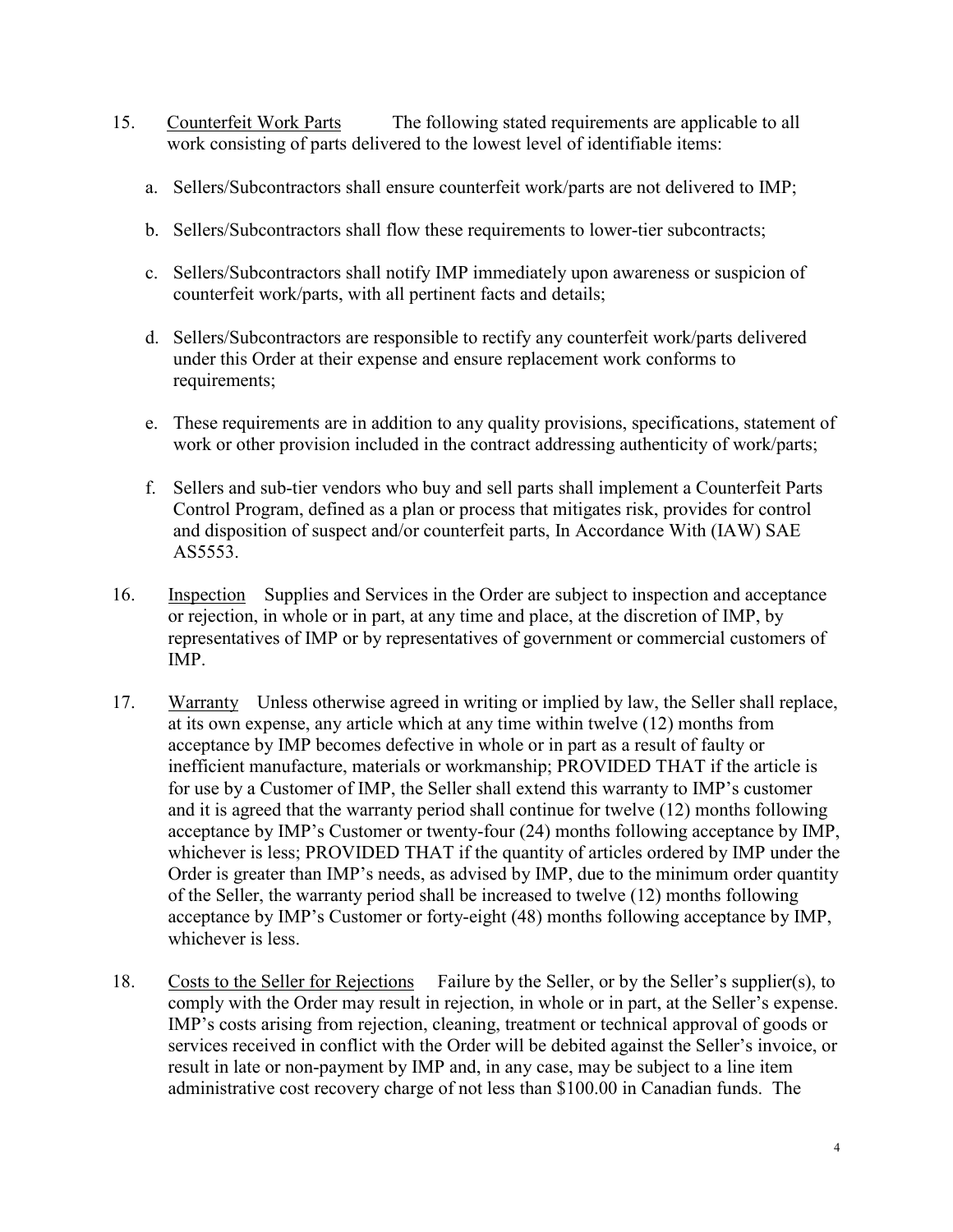Seller's supplier(s) must be advised of the content of this Article and be required to comply.

- 19. Costs to the Seller for Returned Goods All costs for return of rejected items will be the sole responsibility of the Seller unless otherwise agreed in writing in advance by IMP. IMP will request written return material authorization (RMA) from the Seller. The Seller shall submit RMA to IMP on request detailing shipment requirements (if any). Upon receipt of the RMA, IMP will enclose with the shipment an advice note referring to the RMA. If replacement is requested by IMP, the Seller will act on a priority basis to ensure that IMP's schedules are successfully maintained. If there is no IMP request for replacement, the Seller will forward credit documentation to IMP.
- 20. Assignments The order shall not be assigned or sublet, in whole or in part, without the previous written approval of IMP.
- 21. IMP Property Dies, jigs, tools, patterns, gauges, documentation, machine programming, samples or other items (including scrap) produced or acquired by the Seller for the Order and paid for by IMP, or loaned to the Seller by IMP, are not to be copied without IMP's consent in writing and are to be delivered in good condition to IMP on request. Dies, jigs, tools, patterns, gauges or other items produced or acquired for the Order shall by invoiced separately from the articles for which they were required, unless otherwise specified in the Order. The Seller shall be fully responsible to insure such items and store and maintain them in good condition, as they would their own material. All incidents of loss, damage, theft and destruction of property are to be reported to IMP promptly with pertinent facts provided as requested. Seller shall perform physical inventories when requested and provide results to IMP.
- 22. Security When the Order specifies the *Security of Information Act*, R.S.C. 1985, c. O-5 the Seller shall institute and maintain adequate measures for the security and return of technical data or samples and ensure access only by persons directly concerned with the work.
- 23. Termination IMP may at any time and from time to time terminate or suspend the Order in whole or in part, or adjust specifications, with reasonable price adjustment supported by auditable Seller cost records, but with no liability of IMP for damages or loss of profit or other losses, unless specific termination arrangements have been agreed to in writing by IMP in advance as part of the Order. In no event shall any price adjustment due to termination, in whole or in part, exceed the Order total price. When directed by written notice from IMP, the Seller agrees to immediately stop all work. All work completed to the point of termination shall, at IMP's sole option, be transferred to IMP.
- 24. Patents and Royalties The Seller and IMP agree to indemnify each other against all claims respecting patent protection or royalties and other payments based upon the use of any invention provided by each other in respect of the Order.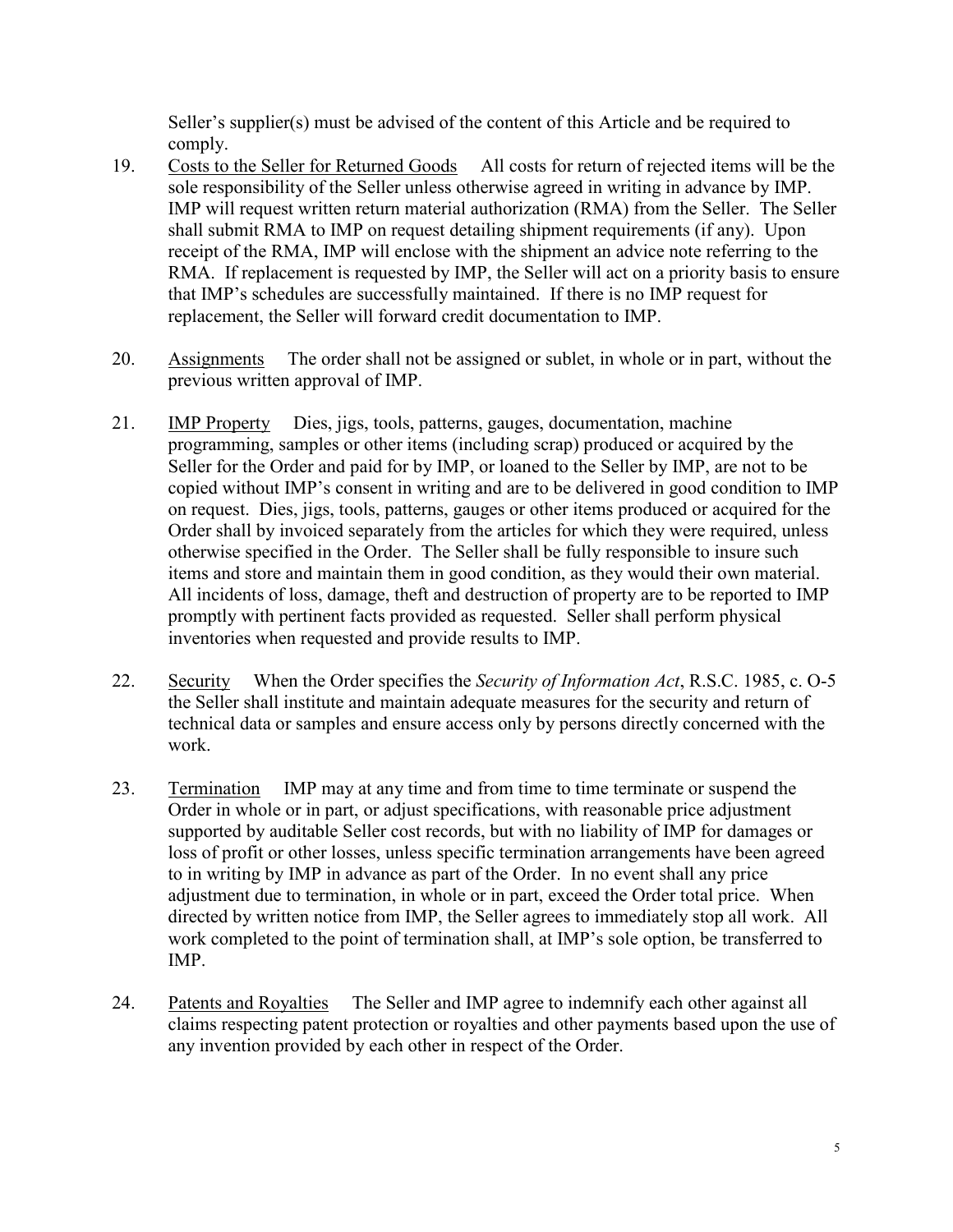- 25. Hazardous Material If the material(s) or product(s) which are the subject of the Order are controlled products as defined by Schedule II to the Canada *Hazardous Products Act*, R.S.C. 1985, c. H-3 IMP's acceptance is strictly conditional upon provision by the Seller of a Material MSDS in the prescribed form. Failure to provide the MSDS or to provide evidence that an exemption had been granted will result in return of the goods at the Seller's expense.
- 26. Calibration/Repair of Test Equipment Calibrated/repaired test equipment is governed by ISO9000-series or ISO10012-1 series equivalent, and must be equipped on return with a tamper-proof seal and calibration sticker and be accompanied by a calibration certificate.
- 27. Aviation Fluids Products must meet the inspection requirements of CFTO D-QA-001 01 5/SF-001 and SF-002. Release notes must include the manufacturer's batch number.
- 28. Waste Disposal If the Order covers transport, treatment and final disposal of waste, IMP's liability ends once the Seller's truck is loaded.
- 29. Clearance of Material Intended for Public Release No news release, including photographs and films, advertisement, public announcement, denial or confirmation of same, or any part of the subject matter of the Order shall be made without prior written approval of IMP.
- 30. Setoff and Withholding IMP may set off any amount due from the Seller, whether or not under the Order, against any amount due the Seller hereunder. IMP may withhold from payment to the Seller an amount sufficient to reimburse IMP for any loss, damage, expense cost or liability relating to the Seller's alleged or actual failure to comply with any requirements of the Order.
- 31. Disputes
	- a. The Parties agree to act reasonably and make best efforts to resolve any dispute in good faith. If the Parties do not reach agreement, the Seller shall request a final decision from IMP's Purchasing Manager. Should the Parties be unable to resolve the dispute, the matter may be submitted to arbitration in accordance with the provisions of the Nova Scotia *Arbitration Act*, R.S.N.S. 1989, c. 19.
	- b. The Parties agree that the prevailing party in any arbitration shall be awarded its reasonable legal fees and costs to the extent permissible. The Parties agree that any arbitration award will be kept confidential except to the extent required to enforce the arbitration award. The Parties hereby agree to waive their right to have any dispute between them resolved in a court of law.
	- c. Pending final decision of any dispute hereunder, the Seller shall proceed with performance of the Order. If the dispute arises out of a difference in interpretation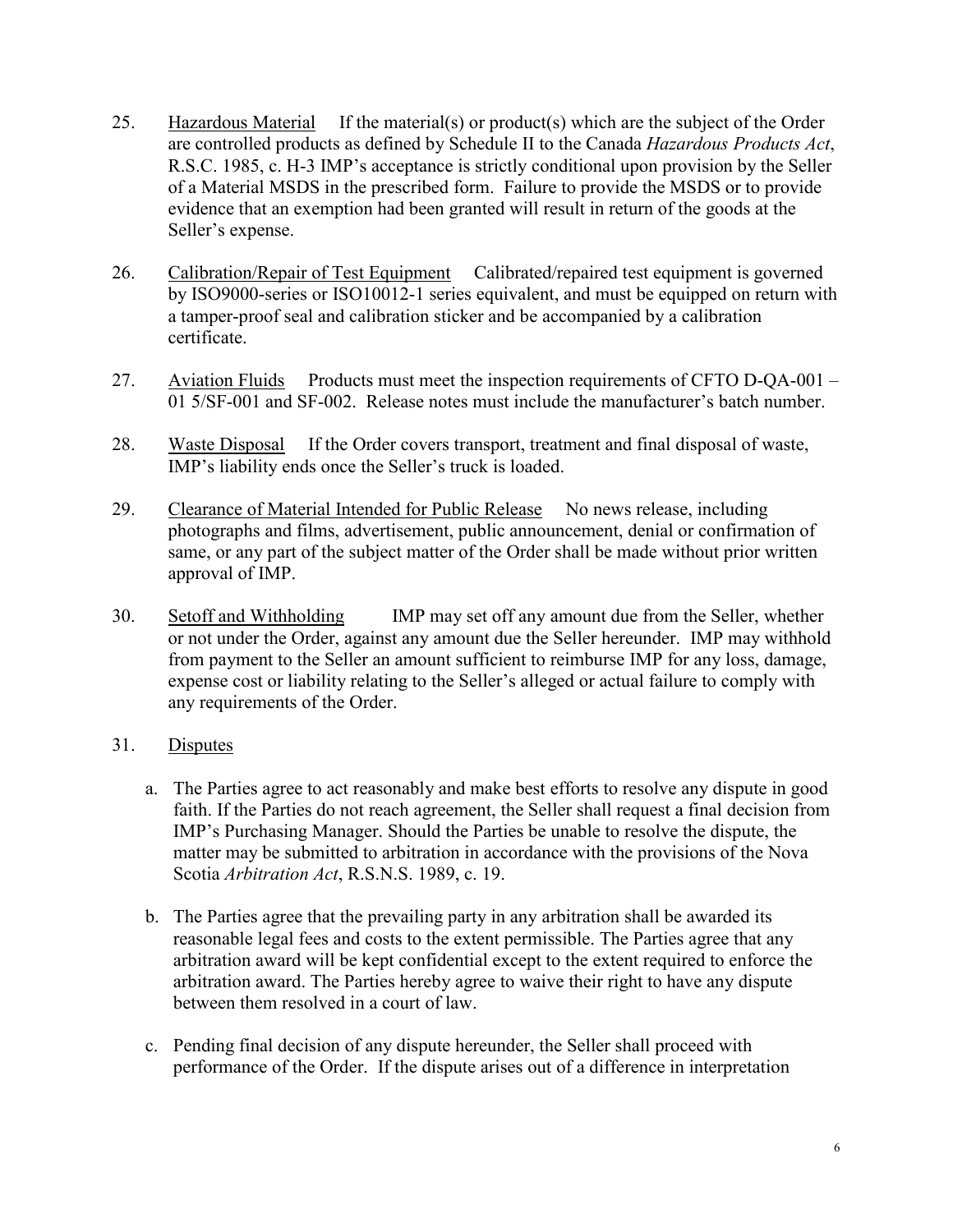between the parties as to the performance requirements of the Order, then the Seller shall continue performance as directed by IMP.

- d. This section will not prevent either party from seeking injunctive relief (or any other provisional remedy) available under applicable laws for any purpose. The Parties hereby agree to attorn to the jurisdiction of the Courts of Nova Scotia for the purposes of seeking injunctive relief.
- 32. Limitation of Liability IMP, its directors, officers, employees and agents shall not be liable for any claims, losses, costs or damages of any kind, whether direct or indirect (collectively, "Claims"), arising from or in connection with this agreement and any Order, unless such Claims arise as a direct result of IMP's gross negligence or wilful misconduct. The Basis of Price of any individual Order as referenced in Article 4 will be the maximum liability of IMP.
- 33. Indemnification The Seller hereby indemnifies and holds harmless IMP, its directors, officers, employees and agents from and against any and all Claims, including reasonable legal fees and court costs, which may arise out of or in connection with performance under this agreement and any Order, including any alleged or actual property damage or personal injury arising out of, as a result of, or in connection with any act or omission of the Seller, or of its employees, agents, subcontracts or lower tier subcontractors.
- 34. Price-Most Favoured Customer The Seller warrants and represents that the price in the Order does not exceed the contract price for the same or similar items or services to any other customer during the past three (3) months and during the term of the Order. Should the Seller give another customer a lower price, IMP is entitled to a reduction of the Order's price to the lower price.
- 35. Applicable Law These Terms and Conditions and the Order issued hereunder are to be governed by and construed under the laws of the Province of Nova Scotia, Canada.
- 36. Partial Invalidity: Waiver If any provisions of these Terms and Conditions or the Order hereunder are or become void or unenforceable, the other provisions shall remain valid and enforceable. Waiver of one provision of these Terms and Conditions by IMP shall in no way act as a waiver of any other provision herein.
- 37. Order of Precedence In the event of any inconsistency among the provisions of the order hereunder, such inconsistency shall be resolved by giving precedence in the following sequence: (A) Provisions typed on the face of the Order, (B) these Terms and Conditions, and (C) other documents, exhibits and attachments.
- 38. Right to Inspect Premises IMP, IMP customers and regulatory agencies are to be provided right of access to all Seller's facilities, as well as those of the Seller's subcontractors, and to all applicable records to determine and verify the quality of work, records and material.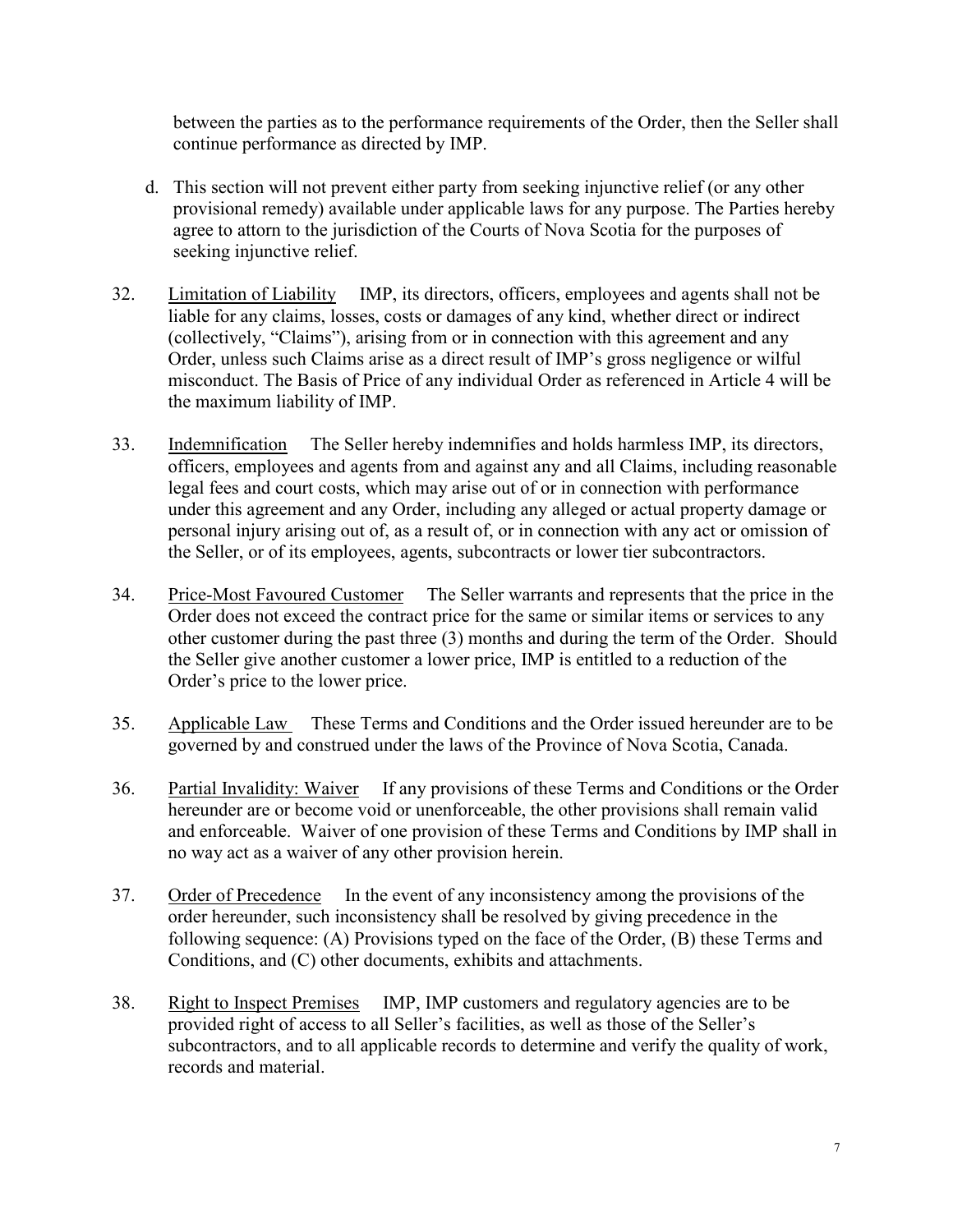- 39. Mishap Investigation All subcontractors shall cooperate and assist in aviation specific mishap investigation and reporting on an as required basis.
- 40. Ethics Statement IMP values relationships that are grounded in a shared commitment to performing in accordance with the highest standards of professional business conduct and encourages all suppliers to implement an effective ethics program, including adopting a written code of conduct. In performance of any Contract, both IMP and the Seller must conduct themselves in a manner consistent with the principles expressed in the Defence Industry Initiative Model Supplier Code of Conduct available at: [https://www.dii.org/featured-tools.](https://www.dii.org/featured-tools)
- 41. Conflict Minerals Seller complies with current Section 1502 of the Dodd-Frank Wall Street Reform and Consumer Protection Act of 2010 and its implementing regulations and any other applicable country laws relating to "conflict minerals" (columbite-tantalite (coltan), cassiterite, gold, wolframite or their derivatives including tungsten, tin and tantalum) mined in the Democratic Republic of Congo or adjacent territories; and Seller has established an effective program to ensure that any suppliers it utilizes to provide any goods or services that will be incorporated into products or services supplied under the Order will be in conformance with these requirements.
- 42. IMP may use all or any part of the value of its Order(s) with Seller for Industrial Technical Benefits (ITB) offset purposes; including but not limited to, (1) fulfilling (IMP or obligor's name) offset or industrial benefit obligations, (2) transferring offset credits granted as a result of such Order(s) to third parties, and (3) retaining credits granted for use in satisfying future offset obligations.
- 43. Special Instructions

Special Defence Industry Instructions for suppliers in the United States This may be a rated Order certified for National Defence use and Sellers are required to follow all the provisions of the Defence Priorities and Allocation System Regulations (currently 15 CFR Part 350). Priority Rating DO-D1 applies.

Priority Rating - Canadian Contractors This Order may concern a Canadian Defence requirement and therefore is eligible to be assigned a US Priority Rating for any materials/services imported from the United States which may be required in the performance of the work. Accordingly, the Contractor shall:

- a. make an application to the Central Allocations and Defence Priorities Section, Public Services and Procurement Canada (PSPC), Gatineau, Quebec, K1A 0S5, in the event that any materials/services are to be imported from the United States for the performance of the work; and
- b. include this clause in subcontracts with Canadian suppliers, and quote the PSPC number therein.